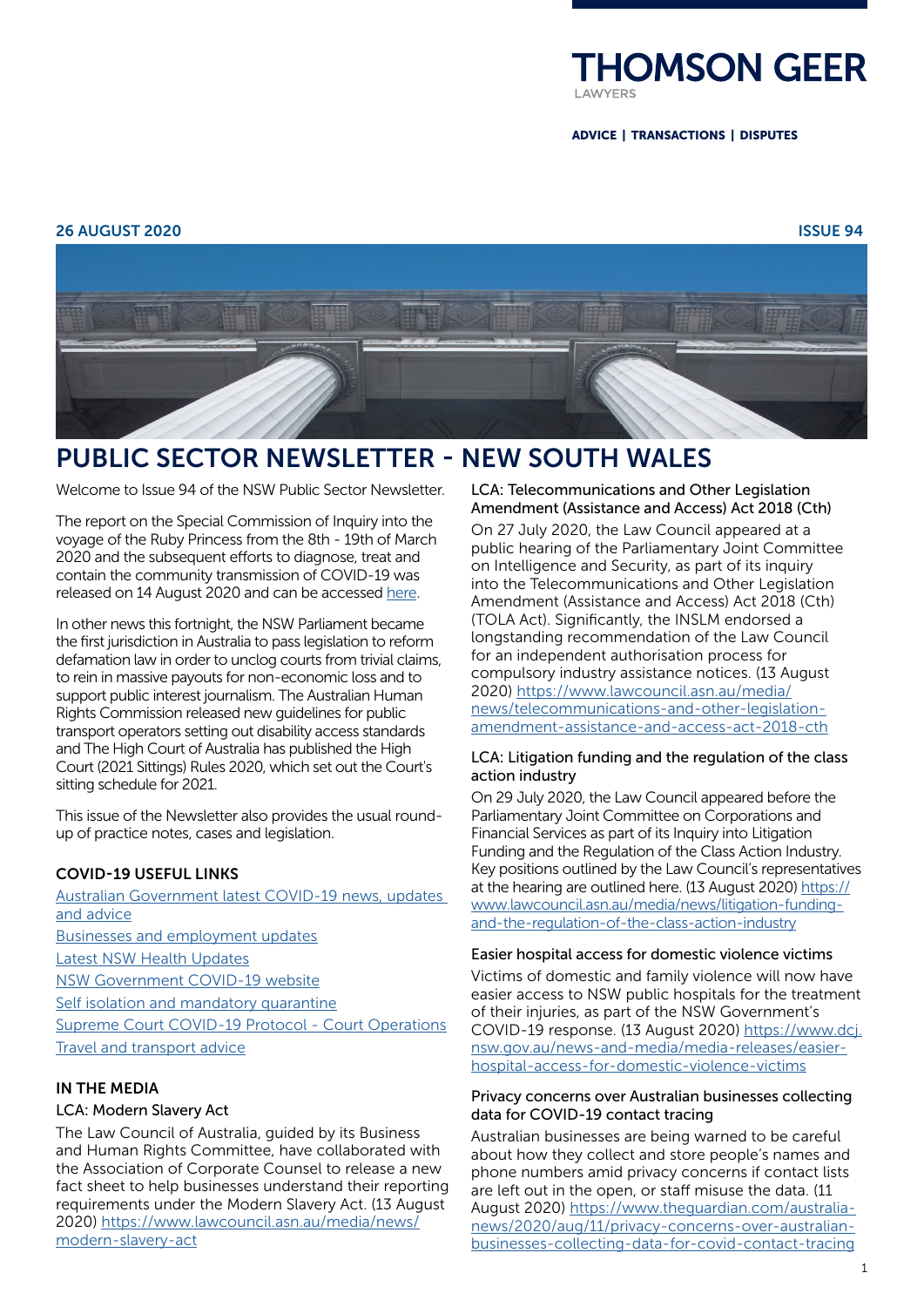#### A fine time to pay online and other court upgrades

NSW courts are introducing new look websites that will make it faster and easier for the community to access important information and pay fines. (10 August 2020) [https://www.dcj.nsw.gov.au/news-and-media/media](https://www.dcj.nsw.gov.au/news-and-media/media-releases/a-fine-time-to-pay-online-and-other-court-upgrades)[releases/a-fine-time-to-pay-online-and-other-court](https://www.dcj.nsw.gov.au/news-and-media/media-releases/a-fine-time-to-pay-online-and-other-court-upgrades)[upgrades](https://www.dcj.nsw.gov.au/news-and-media/media-releases/a-fine-time-to-pay-online-and-other-court-upgrades)

#### COVID-19 triggers drop in prisoner numbers and an opportunity to reinvent the criminal justice system, lawyers say

A dramatic decline in the number of people behind bars during the COVID-19 pandemic presents a significant opportunity for governments to review policies that had been driving up prisoner numbers before the crisis, experts say. (09 August 2020) [https://www.abc.net.](https://www.abc.net.au/news/2020-08-09/remarkable-declines-prisoner-numbers-coronavirus-pandemic/12533218) [au/news/2020-08-09/remarkable-declines-prisoner](https://www.abc.net.au/news/2020-08-09/remarkable-declines-prisoner-numbers-coronavirus-pandemic/12533218)[numbers-coronavirus-pandemic/12533218](https://www.abc.net.au/news/2020-08-09/remarkable-declines-prisoner-numbers-coronavirus-pandemic/12533218)

### NSW first to pass national defamation reforms

The NSW Parliament became the first jurisdiction in Australia to legislate far-reaching reforms to defamation laws to unclog courts from trivial claims, to rein in massive payouts for non-economic loss and to support public interest journalism. (06 August 2020) [https://](https://www.dcj.nsw.gov.au/news-and-media/media-releases/nsw-first-to-pass-national-defamation-reforms) [www.dcj.nsw.gov.au/news-and-media/media-releases/](https://www.dcj.nsw.gov.au/news-and-media/media-releases/nsw-first-to-pass-national-defamation-reforms) [nsw-first-to-pass-national-defamation-reforms](https://www.dcj.nsw.gov.au/news-and-media/media-releases/nsw-first-to-pass-national-defamation-reforms)

#### New birth certificates to recognise adoption

Adopted people in NSW will be able to have both their birth and adopted families included on a birth certificate for the first time in the State's history following new reforms introduced to Parliament. (05 August 2020) [https://www.dcj.nsw.gov.au/news-and-media/media](https://www.dcj.nsw.gov.au/news-and-media/media-releases/new-birth-certificates-to-recognise-adoption)[releases/new-birth-certificates-to-recognise-adoption](https://www.dcj.nsw.gov.au/news-and-media/media-releases/new-birth-certificates-to-recognise-adoption)

#### New guidelines for public transport accessibility

The Australian Human Rights Commission (AHRC) has released new guidelines for public transport operators, setting out standards for ensuring people with disability enjoyed 'equivalent access' when using transport services. (03 August 2020) [https://humanrights.gov.au/about/](https://humanrights.gov.au/about/news/new-guidelines-public-transport-accessibility) [news/new-guidelines-public-transport-accessibility](https://humanrights.gov.au/about/news/new-guidelines-public-transport-accessibility)

## IN PRACTICE AND COURTS

#### [High Court \(2021 Sittings\) Rules 2020](https://inbrief.nswbar.asn.au/posts/08b347d11316f1372f3414b4c4273891/attachment/13.8.20%20high%20court%20rules.pdf)

The High Court of Australia has published the High Court (2021 Sittings) Rules 2020, which set out the Court's sitting schedule for 2021.

## [ABA protocols - conduct of judges in Commonwealth](https://austbar.asn.au/for-members/judicial-and-tribunal-conduct-protocols)  [courts and AAT](https://austbar.asn.au/for-members/judicial-and-tribunal-conduct-protocols)

Protocols directed to judicial conduct entered into by the Australian Bar Association with the Federal Court of Australia, the Family Court of Australia, the Federal Circuit Court of Australia and the Administrative Appeals Tribunal have been recently updated. The protocols are no longer restricted to conduct in court.

#### Release of personal information under the Privacy Act [\[NLD\]](https://www.cdpp.gov.au/sites/default/files/NLD%20Release%20of%20personal%20information%20under%20the%20Privacy%20Act_July%202020.pdf)

CDPP: 04 August 2020 - Relevant Australian Privacy Principles, Disclosure.

## [AAT Bulletin](https://www.aat.gov.au/AAT/media/AAT/Files/AAT%20Bulletins/21-20.pdf)

The AAT Bulletin is a weekly publication containing a list of recent AAT decisions and information relating to appeals against AAT decisions. Issue No. 21/2020, 10 August 2020.

#### LCA Submissions

10 August 2020— Law Council Supplementary submission: Review of the amendments [made by the Telecommunications and Other Legislation](https://www.lawcouncil.asn.au/resources/submissions/ss-review-of-the-amendments-made-by-the-telecommunications-and-other-legislation-amendment-assistance-and-access-act-2018-cth)  [Amendment \(Assistance and Access\) Act 2018 \(Cth\)](https://www.lawcouncil.asn.au/resources/submissions/ss-review-of-the-amendments-made-by-the-telecommunications-and-other-legislation-amendment-assistance-and-access-act-2018-cth)

#### Inquiries and consultations as of 12 August 2020

[Insurance Inquiry](https://www.asbfeo.gov.au/current-inquiries/insurance-inquiry), Australia Small Business and Family Enterprise Ombudsman.

[Inquiry into the human rights of women and girls in the](https://www.aph.gov.au/Parliamentary_Business/Committees/Joint/Foreign_Affairs_Defence_and_Trade/womenandgirlsPacific)  [Pacific](https://www.aph.gov.au/Parliamentary_Business/Committees/Joint/Foreign_Affairs_Defence_and_Trade/womenandgirlsPacific), Parliamentary Joint Standing Committee on Foreign Affairs, Defence and Trade.

#### [Litigation funding and the regulation of the class](https://www.aph.gov.au/Parliamentary_Business/Committees/Joint/Corporations_and_Financial_Services/Litigationfunding)

[action industry](https://www.aph.gov.au/Parliamentary_Business/Committees/Joint/Corporations_and_Financial_Services/Litigationfunding), Parliamentary Joint Committee on Corporations and Financial Services (supplementary submission).

[News media bargaining code,](https://www.accc.gov.au/focus-areas/digital-platforms/news-media-bargaining-code/draft-legislation) Australian Competition & Consumer Commission.

[Review of AFP Powers,](https://www.aph.gov.au/Parliamentary_Business/Committees/Joint/Intelligence_and_Security/ReviewofAFPPowers) Parliamentary Joint Committee on Intelligence and Security.

[Review of 'Declared Areas' Provisions,](https://www.aph.gov.au/Parliamentary_Business/Committees/Joint/Intelligence_and_Security/DeclaredAreasProvisions) Parliamentary Joint Committee on Intelligence and Security.

[Royal Commission into Violence, Abuse, Neglect and](https://disability.royalcommission.gov.au/)  [Exploitation of People with Disability,](https://disability.royalcommission.gov.au/) Royal Commission.

[An Investigation into the effectiveness of ATO](https://www.igt.gov.au/news-and-publications/reports-reviews)  [communications of taxpayers' rights to complain, review](https://www.igt.gov.au/news-and-publications/reports-reviews)  [and appeal,](https://www.igt.gov.au/news-and-publications/reports-reviews) Inspector-General of Taxation.

[Review into the Framework of Religious Exemptions in](https://www.alrc.gov.au/inquiry/review-into-the-framework-of-religious-exemptions-in-anti-discrimination-legislation/)  [Anti-discrimination Legislation](https://www.alrc.gov.au/inquiry/review-into-the-framework-of-religious-exemptions-in-anti-discrimination-legislation/), Australian Law Reform Commission.

#### [ACMA position paper: Misinformation and news quality](https://www.acma.gov.au/australian-voluntary-codes-practice-online-misinformation)  [on digital platforms in Australia](https://www.acma.gov.au/australian-voluntary-codes-practice-online-misinformation)

A position paper to guide code development—includes a model code framework for consideration, including objectives and outcomes to be achieved for the benefit of Australian users of digital platforms. The ACMA anticipates to have in place a single, industry-wide code by December 2020.

## [New Law Council of Australia Guidelines - Equitable](https://www.lawcouncil.asn.au/files/pdf/policy-guideline/EBP%20-%20Updated%20Reporting%20Template%20and%20Guidelines%20June%202020.pdf)  [Briefing Policy](https://www.lawcouncil.asn.au/files/pdf/policy-guideline/EBP%20-%20Updated%20Reporting%20Template%20and%20Guidelines%20June%202020.pdf)

The Law Council's portal for the annual reporting by Equitable Briefing Policy adoptees (Policy adoptees) opened on 1 July 2020. The Law Council has updated its Equitable Briefing Policy Reporting Template and Guidelines in response to feedback from previous reporting periods. Policy adoptees have until 30 September 2020 to provide their annual report.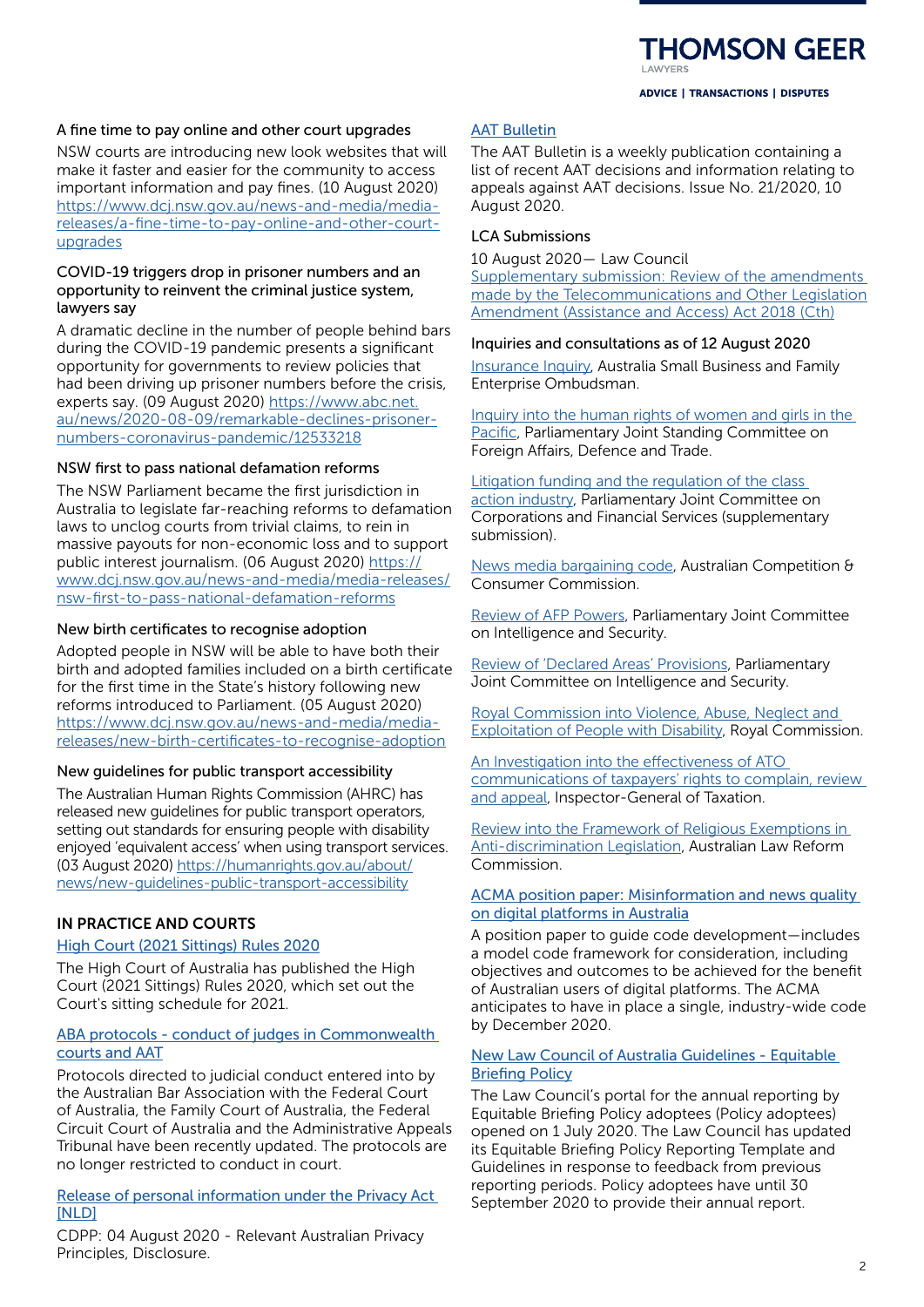

## ADVICE | TRANSACTIONS | DISPUTES

# Current APH Inquiries and Consultations Legal and Constitutional Affairs Legislation Committee

[Federal Circuit and Family Court of Australia Bill 2019](https://www.aph.gov.au/Parliamentary_Business/Committees/Senate/Legal_and_Constitutional_Affairs/Federalcircuitcourt)  [\[Provisions\] and Federal Circuit and Family Court of Australia](https://www.aph.gov.au/Parliamentary_Business/Committees/Senate/Legal_and_Constitutional_Affairs/Federalcircuitcourt)  [\(Consequential Amendments and Transitional Provisions\)](https://www.aph.gov.au/Parliamentary_Business/Committees/Senate/Legal_and_Constitutional_Affairs/Federalcircuitcourt)  [Bill 2019 \[Provisions\]](https://www.aph.gov.au/Parliamentary_Business/Committees/Senate/Legal_and_Constitutional_Affairs/Federalcircuitcourt) Report by 20 November 2020.

# Legal and Constitutional Affairs References Committee

[Inquiry into domestic violence with particular regard to](https://www.aph.gov.au/Parliamentary_Business/Committees/Senate/Legal_and_Constitutional_Affairs/DV)  [violence against women and their children](https://www.aph.gov.au/Parliamentary_Business/Committees/Senate/Legal_and_Constitutional_Affairs/DV)

[Nationhood, national identity and democracy](https://www.aph.gov.au/Parliamentary_Business/Committees/Senate/Legal_and_Constitutional_Affairs/Nationhood) On 23 March 2020 the committee's reporting date was extended to 9 September 2020.

## [Intelligence and Security Legislation Amendment](https://www.aph.gov.au/Parliamentary_Business/Committees/Senate/Finance_and_Public_Administration/IntelligenceReview2020?utm_source=QLS+newsletters+list&utm_campaign=babb10c4cb-qls-update-29april2020_COPY_01&utm_medium=email&utm_term=0_e21c5fd41e-babb10c4cb-194587545)  [\(Implementing Independent Intelligence Review\) Bill 2020](https://www.aph.gov.au/Parliamentary_Business/Committees/Senate/Finance_and_Public_Administration/IntelligenceReview2020?utm_source=QLS+newsletters+list&utm_campaign=babb10c4cb-qls-update-29april2020_COPY_01&utm_medium=email&utm_term=0_e21c5fd41e-babb10c4cb-194587545)

The Parliamentary Joint Committee on Intelligence and Security is calling for submissions on the Intelligence and Security Legislation Amendment (Implementing Independent Intelligence Review) Bill 2020. On 23 March 2020 the Senate extended the committee's reporting date to 14 October 2020.

# [Australian Bushfires Disaster Emergency Declaration —](https://www.legislation.gov.au/Details/F2020N00009)  [Understanding your privacy obligations](https://www.legislation.gov.au/Details/F2020N00009)

The Attorney-General has made the Privacy (Australian Bushfires Disaster) Emergency Declaration (No. 1) 2020 (the emergency declaration) under Part VIA of the Privacy Act 1988 (Cth) (Privacy Act). The emergency declaration was made in response to bushfires in Australia resulting in death, injury and property damage occurring from August 2019 into 2020. The emergency declaration expires on 20 January 2021.

## NSW

## [NSW Law Society: 2019/2020 Workplace Gender](https://www.lawsociety.com.au/sites/default/files/2020-08/tempPublicReport_ofofkgty5r.pdf)  [Equality Agency \(WGEA\) Report has been lodged](https://www.lawsociety.com.au/sites/default/files/2020-08/tempPublicReport_ofofkgty5r.pdf)

The Law Society has lodged the 2019/20 Workplace Gender Equality Agency (WGEA) Report. WGEA is an Australian Government statutory agency created by the Workplace Gender Equality Act 2012 and aims to promote and improve gender equality in Australian workplaces. (10 August 2020)

## [NSW Law Society: A fine time to pay online and other](https://www.dcj.nsw.gov.au/__data/assets/pdf_file/0005/786425/Mark-Speakman-med-rel-A-fine-time-to-pay-online-and-other-court-tech-upgrades.pdf)  [court tech upgrades](https://www.dcj.nsw.gov.au/__data/assets/pdf_file/0005/786425/Mark-Speakman-med-rel-A-fine-time-to-pay-online-and-other-court-tech-upgrades.pdf)

NSW courts are introducing new-look websites that will make it faster and easier to access important information and pay fines. (10 August 2020)

## JUDCOM

## [Criminal Trial Courts Bench Book](https://www.judcom.nsw.gov.au/criminal/)

The suggested directions and accompanying text of the Criminal Trial Courts Bench Book are produced as guidelines only. (3 August 2020)

## [Criminal Trial Courts Bench Book – Update 63 published](https://www.judcom.nsw.gov.au/criminal-trial-courts-bench-book-update-63-published/)

The following changes have been incorporated into this update: Sexual assault communications privilege This chapter has been revised at Introduction and Applications for leave. (3 August 2020)

## [COVID-19: Information for Attending Court](https://inbrief.nswbar.asn.au/posts/08b347d11316f1372f3414b4c4276a98/attachment/COVID19%20Information%20for%20attending%20Court%20-%20as%20at%2014082020.pdf)

The New South Wales Bar Association's consolidated guide to COVID-19 related court arrangements has again been updated in terms of recent developments. (14 August 2020)

## **NCAT**

[Current hearing arrangements to continue at NCAT](https://app.getresponse.com/view.html?x=a62b&m=nlPmV&mc=Cm&s=NlMHHx&u=Iv02&z=EVnuM6G&)  [until December 2020](https://app.getresponse.com/view.html?x=a62b&m=nlPmV&mc=Cm&s=NlMHHx&u=Iv02&z=EVnuM6G&) (12 August 2020)

[NCAT has a new website coming soon](https://app.getresponse.com/view.html?x=a62b&m=nQvVD&mc=Cm&s=NlMHHx&u=Iv02&z=Etz7GmC&) (06 August 2020)

## [Reminder: 2020 Professional Standards Scheme](https://nswbar.asn.au/bar-standards/professional-standards-scheme)  [commences](https://nswbar.asn.au/bar-standards/professional-standards-scheme)

The fourth New South Wales Bar Association Professional Standards Scheme commenced, 1 July 2020 and will remain in effect until 30 June 2025.

# [ICAC Prosecution briefs with the DPP and outcomes](https://www.icac.nsw.gov.au/investigations/prosecution-briefs-with-the-dpp-and-outcomes)

Prosecution briefs that are currently with the Director of Public Prosecutions (DPP), and the outcomes of DPP advice and prosecutions in relation to ICAC investigations over the past five years.

## [JUDCOM: Decisions reserved](https://nswca.judcom.nsw.gov.au/wp-content/uploads/2017/06/Decisions-reserved-20200731.pdf)

The Court of Appeal maintains a list of matters before the Court for which judgment is reserved. The list is updated weekly.

# [Administrative review of the Bail Act 2013](https://www.justice.nsw.gov.au/justicepolicy/Pages/lpclrd/lpclrd_consultation/administrative-review-of-the-bail-act-2013.aspx)

The NSW Department of Communities and Justice is reviewing the Bail Act 2013 to determine whether the policy objectives remain valid and if the terms remain appropriate for securing those objectives.

## [Resumption of defended hearings in the Local Court of](https://www.lawsociety.com.au/sites/default/files/2020-06/Resumption%20of%20defended%20hearings%20in%20the%20Local%20Court%20of%20NSW%20information%20for%20solicitors.pdf)  [NSW – information for solicitors](https://www.lawsociety.com.au/sites/default/files/2020-06/Resumption%20of%20defended%20hearings%20in%20the%20Local%20Court%20of%20NSW%20information%20for%20solicitors.pdf)

There are two cohorts of those matters: matters that were listed for hearing from 23 March 2020 to 4 May 2020 and those listed for 4 May – 31 July 2020 (as per paragraph 12 of Memorandum 10). The Court is endeavouring to ensure that as far as possible these defended hearings proceed as defended hearings and are not the subject of pleas of guilty on the day of hearing or of adjournments or delay.

# PUBLISHED - ARTICLES, PAPERS, REPORTS

## [NSW school education: PISA 2018, socioeconomic](https://www.parliament.nsw.gov.au/researchpapers/Pages/NSW-school-education-PISA-2018.aspx)  [background and proposals for reform](https://www.parliament.nsw.gov.au/researchpapers/Pages/NSW-school-education-PISA-2018.aspx)

Issues Backgrounder 02/2020 by Tom Gotsis

Reflecting national outcomes, NSW students from the lowest socioeconomic quartile performed approximately three years behind students from the highest socioeconomic quartile. PISA 2018 data further suggests that socioeconomically disadvantaged students may have been particularly disadvantaged by the need for remote learning due to COVID-19 social distancing requirements.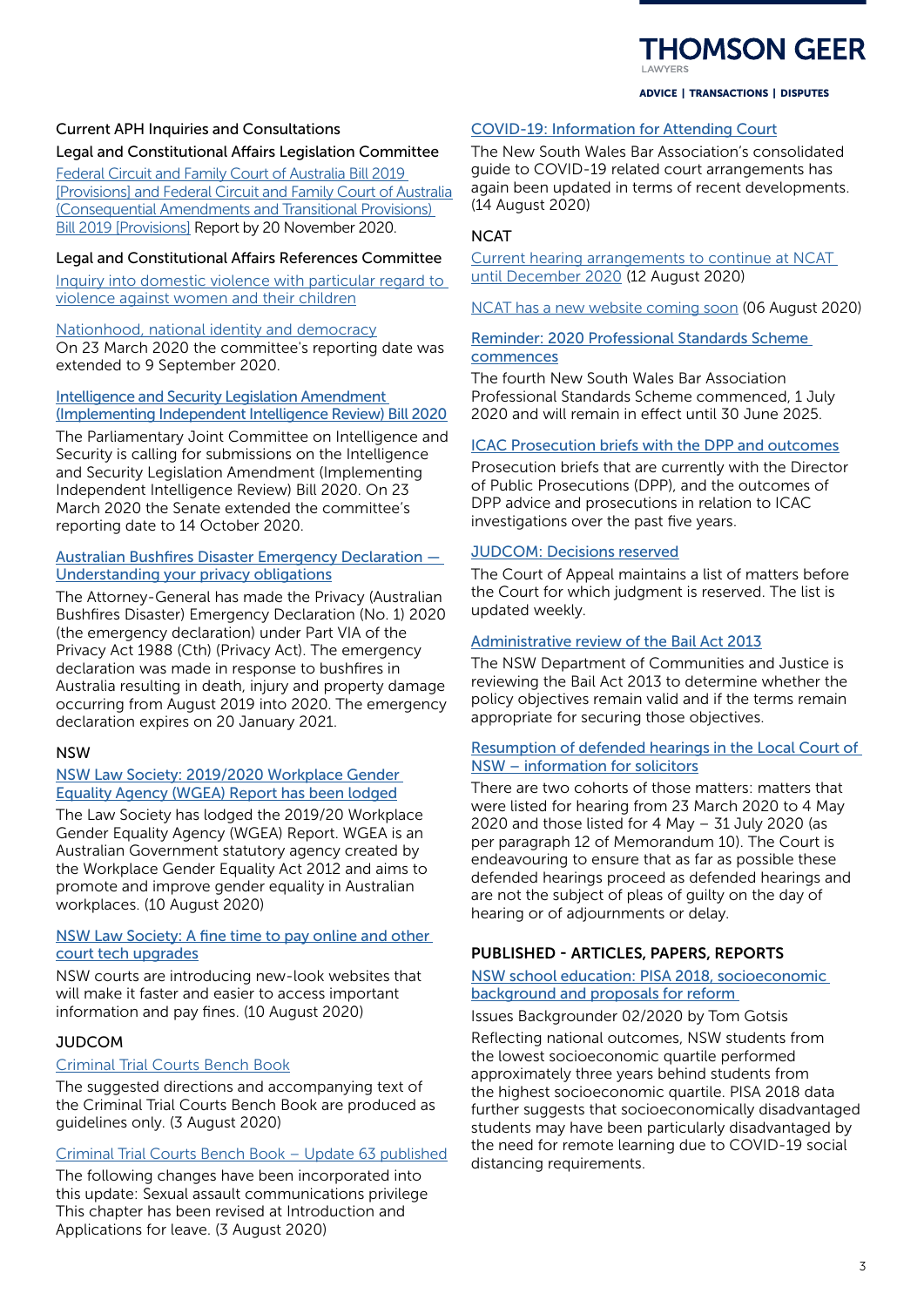# **IOMSON GEER**

ADVICE | TRANSACTIONS | DISPUTES

## [Artificial intelligence in communications and media:](https://www.acma.gov.au/publications/2020-08/publication/artificial-intelligence-communications-and-media-occasional-paper)  [Occasional paper](https://www.acma.gov.au/publications/2020-08/publication/artificial-intelligence-communications-and-media-occasional-paper)

## ACMA: 03 August 2020

This report explores artificial intelligence (AI) technologies within the communications and media markets, and the challenges and opportunities they bring.

## [Online fraud victimisation in Australia: Risks and](https://www.aic.gov.au/publications/rr/rr16)  [protective factors](https://www.aic.gov.au/publications/rr/rr16)

Emami, Catherine, Smith, Russell, Jorna, Penny: Australian Institute of Criminology: 31 July 2020 [Latest Update: 10- 08-2020]

Online fraud includes dating or romance scams, deceptive sales of products and services, dishonest investment schemes, lottery or inheritance scams, working from home scams or lottery fraud involving false prize draws or sweepstakes. These findings support the development of targeted awareness-raising campaigns focusing on the online behaviour most likely to lead to fraud victimisation.

## [Notifiable Data Breaches \(NDB\) Report for January to](https://www.oaic.gov.au/assets/privacy/notifiable-data-breaches-scheme/statistics/Notifiable-Data-Breaches-Report-Jan-Jun-2020.pdf)  [June 2020](https://www.oaic.gov.au/assets/privacy/notifiable-data-breaches-scheme/statistics/Notifiable-Data-Breaches-Report-Jan-Jun-2020.pdf)

## OAIC: 31 July 2020

Showed a slight fall in the number of eligible breaches reported (518) against the previous six-month period (532), but an increase of 16 per cent compared to the same period last year.

## [Guidelines: Equivalent Access under the Disability](https://humanrights.gov.au/our-work/disability-rights/publications/guidelines-equivalent-access-under-disability-standards)  [Standards for Accessible Public Transport 2002 \(Cth\)](https://humanrights.gov.au/our-work/disability-rights/publications/guidelines-equivalent-access-under-disability-standards)

Developed by AHRC and the Department of Infrastructure, Transport, Regional Development and Communications: 30 July 2020

Guidelines provided information on the operation of the equivalent access provisions of the Transport Standards, their interaction with the Disability Discrimination Act 1992 (Cth).

## [Murray–Darling Basin water markets inquiry Interim](https://www.accc.gov.au/system/files/Murray-Darling%20Basin%20inquiry%20-%20interim%20report.pdf)  [report](https://www.accc.gov.au/system/files/Murray-Darling%20Basin%20inquiry%20-%20interim%20report.pdf)

Australian Competition and Consumer Commission (ACCC): August 2020

The report found that the \$1.5 billion-a-year basin water markets had outgrown the frameworks that governed them, with change needed for the market to operate efficiently and for the benefit of industries that depended on it.

## [NSW Custody Statistics: Quarterly update June 2020](https://www.bocsar.nsw.gov.au/Publications/custody/NSW_Custody_Statistics_Jun2020.pdf)

NSW Bureau of Crime Statistics and Research: 04 August 2020

Aboriginal people; prison; prison population; remand; sentenced custody; social distancing; Women; Young people.

## [The impact of COVID-19 measures on the NSW adult](https://www.bocsar.nsw.gov.au/Publications/BB/BB149-The-impact-of-COVID-19-measures-on-the-NSW-adult-prison-population.pdf)  [prison population](https://www.bocsar.nsw.gov.au/Publications/BB/BB149-The-impact-of-COVID-19-measures-on-the-NSW-adult-prison-population.pdf)

Nicholas Chan; BOSCAR Bureau Brief No. 149: 04 August 2020

Aboriginal people; Coronavirus; COVID-19; prison; prison population; remand; sentenced custody; Women.

## CASES

## [Clarence City Council v Commonwealth of Australia](http://www8.austlii.edu.au/cgi-bin/viewdoc/au/cases/cth/FCAFC/2020/134.html)  [\[2020\] FCAFC 134](http://www8.austlii.edu.au/cgi-bin/viewdoc/au/cases/cth/FCAFC/2020/134.html)

HIGH COURT AND FEDERAL COURT – jurisdiction of the Federal Court – power to award declaratory relief – nature of a declaratory judgment – standing to seek declaratory relief – discretion to award declaratory relief – municipal councils seek declaration in respect of the interpretation and application of leases to which they are not a party – leases between Commonwealth and corporate lessees of airports – contractual mechanism for payment of rates, land tax and other taxes by lessees to councils – mechanism contemplates that councils will participate in, and derive benefits under, the leases – Commonwealth and lessees in agreement as to calculation of payments – councils dispute calculation of payments – whether councils have standing to seek declaratory relief – whether councils have a sufficient interest in declaratory relief – whether "matter" arises under laws made by Commonwealth Parliament

CONSTITUTIONAL LAW – judicial power of the Commonwealth – requirement for a "matter" – whether there is a "matter" before the Court – whether there is a justiciable controversy – whether there is an enforceable right, duty or liability to found a "matter"

Held: appeals allowed – notices of contention dismissed

a "matter" exists before the court – councils have standing to seek declaratory relief – councils have real commercial and practical interest in declaratory relief

Airports Act 1996 (Cth); Airports (Transitional) Act 1996 (Cth); Commonwealth Places (Application of Laws) Act 1970 (Cth), s 4; Federal Court of Australia Act 1976 (Cth), ss 19(1), 21, 23; Fire Service Act 1979 (Tas), Div 3 of Pt VI; Judiciary Act 1903 (Cth), ss 39(1B), s 39A(1A), 39B(1A), 78B; Local Government Act 1993 (Tas), s 93A

Valuation of Land Act 2001 (Tas)

# [Chugha and Comcare \(Compensation\) \[2020\] AATA 2835](http://www8.austlii.edu.au/cgi-bin/viewdoc/au/cases/cth/AATA/2020/2835.html)

The Reviewable Decision of the Respondent dated 4 April 2018 is set aside.

It is directed that within 14 days of the date of this determination each party may apply to the Tribunal for orders in

Application to cease payments – psychiatric injury – credit in dispute – Facebook and social media – hearing via Microsoft Teams – decision under review set aside

The proceedings took place pursuant to the COVID-19 Special Measures Practice Direction – Freedom of Information, General and Veterans' Appeals Divisions ("COVID-19 Practice Direction") given under s 18B of the Administrative Appeals Tribunal Act 1975 dated 27 April 2020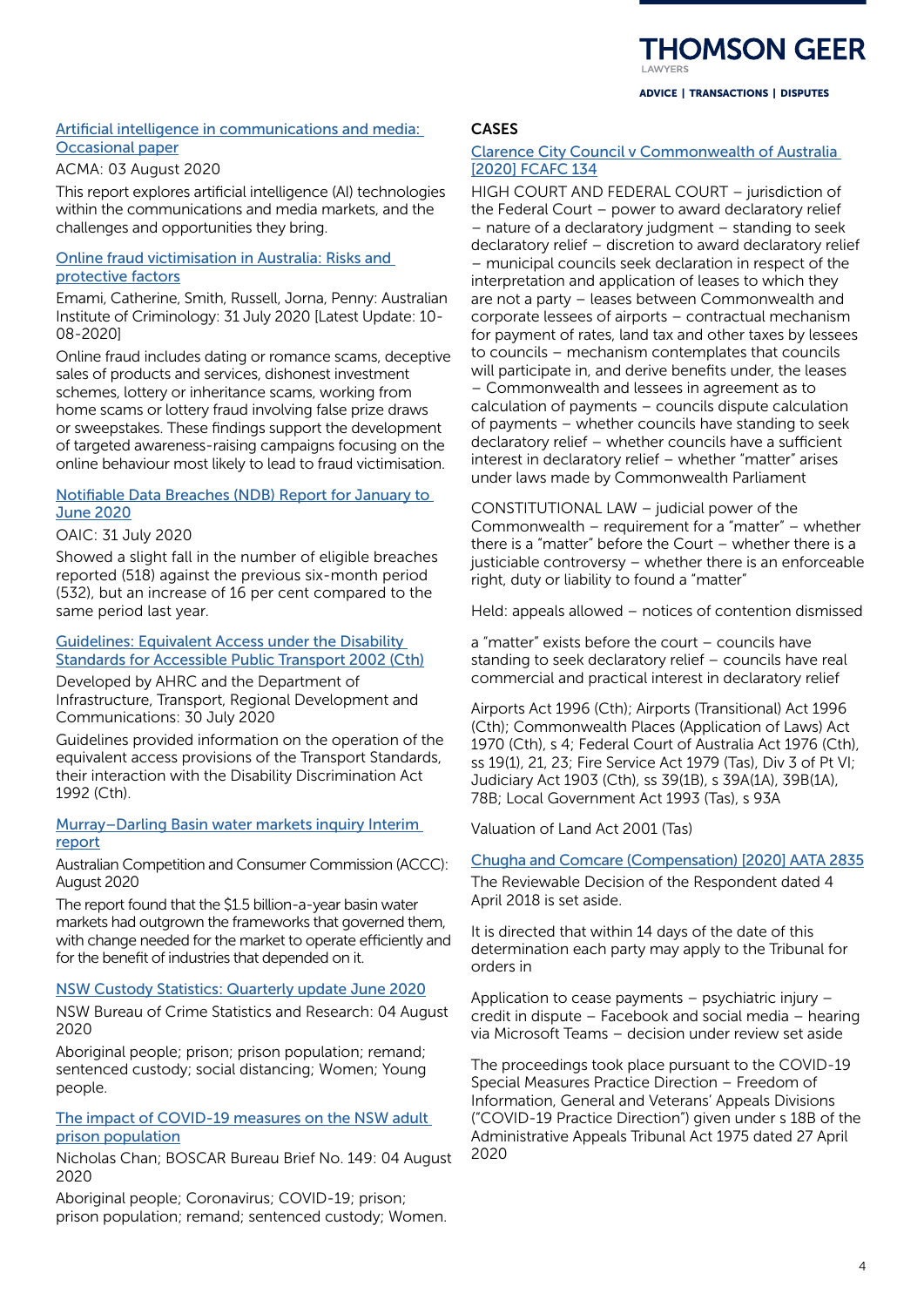# **THOMSON GEER**

#### ADVICE | TRANSACTIONS | DISPUTES

## [Wallis v Rudek \(No. 2\) \[2020\] NSWCA 175](https://www.caselaw.nsw.gov.au/decision/173e571dd71a1bcde2230fd6)

JUDGMENTS AND ORDERS – Court of Appeal – Whether order staying the giving up of vacant possession pending the resolution of appeal proceedings should be discharged – Whether undertakings proffered in support of the stay have been breached – Stay discharged - Public Health (COVID-19 Restrictions on Gathering and Movement) Order 2020; Public Health (COVID-19 Restrictions on Gathering and Movement) Order (No. 4) 2020

#### [Hastwell v Legal Services Commissioner \[2020\] NSWSC](https://www.caselaw.nsw.gov.au/decision/173b1bf40fe186db42c96446)  [1008](https://www.caselaw.nsw.gov.au/decision/173b1bf40fe186db42c96446)

ADMINISTRATIVE LAW – reviewability – justiciability – whether decision amenable to orders in the nature of certiorari and mandamus – jurisdictional error – bias rule – actual or apprehended - ground of review other than procedural fairness – irrelevant and relevant considerations – unreasonableness – where consideration of grounds of review not relevant to primary decision

## [IAG Limited t/as NRMA Insurance v Qin \[2020\] NSWSC](https://www.caselaw.nsw.gov.au/decision/173bd194a8e634f5430c829d)  [1025](https://www.caselaw.nsw.gov.au/decision/173bd194a8e634f5430c829d)

ADMINISTRATIVE LAW — Judicial review — Motor Accidents Compensation Act 1999 (NSW) s 92(1) (b) Decision to refuse an application for exemption from statutory assessment process — Whether claims assessor misconstrued the scope and power of the statutory test — Whether claims assessor took into account irrelevant considerations — Review dismissed

## [Insurance Australia Group Limited t/as NRMA Insurance](https://www.caselaw.nsw.gov.au/decision/173d6c95c823815c845dfbaa)  [v Saraceni \[2020\] NSWSC 1045](https://www.caselaw.nsw.gov.au/decision/173d6c95c823815c845dfbaa)

ADMINISTRATIVE LAW – judicial review – Motor Accidents Compensation Act – motor vehicle accident – medical review panel – medical assessments – review panel decision – Motor Accident Permanent Impairment Guidelines – legal consequences nonadherence to guidelines – findings of inconsistencies – inconsistencies not brought to first defendant's attention – inconsistencies contemplated by guidelines – duty to provide procedural fairness – materiality – reasons for determination – whether review panel failed to set out lawful reasons – whether decision was vitiated by legal unreasonableness – errors of law – whether jurisdictional error – whether constructive failure to exercise jurisdiction – appeal upheld – costs follow the event – orders COSTS – Suitors' Fund Act 1951 – eligibility to be granted indemnity certificate – indemnity certificate – certificate granted

## [Slade v Insurance Australia Ltd t/as NRMA \[2020\]](https://www.caselaw.nsw.gov.au/decision/173c11464a26814911a69210)  [NSWSC 1031](https://www.caselaw.nsw.gov.au/decision/173c11464a26814911a69210)

ADMINISTRATIVE LAW – Judicial review – Decision under the Motor Accidents Compensation Act 1999 – Whether medical assessor's decision affected by error of law on the face of the record – Principles to be applied in determining causation under the Motor Accidents Permanent Impairment Guidelines – Where subsequent unrelated incident leads to injury from previous motor accident being symptomatic – Relevant legal principles derived from State Government Insurance Commission v Oakley – Failure to give adequate reasons for decision – Certificates set aside and matter remitted for reassessment

## [The Owners – Strata Plan No 70871 v Turek \[2020\]](https://www.caselaw.nsw.gov.au/decision/173bd9f3c1caaa4d2d840812)  [NSWSC 1027](https://www.caselaw.nsw.gov.au/decision/173bd9f3c1caaa4d2d840812)

APPEALS — Appeal from NSW Civil and Administrative Tribunal Appeal Panel — application for leave — whether proceedings were required to be dismissed if commenced before Tribunal had power to make order sought APPEALS — costs — special circumstances finding based on erroneous assessment of solicitor's conduct

## [Andrew Kennedy Funeral Directors Pty Ltd v](https://www.caselaw.nsw.gov.au/decision/173a29056c196fcefcee8fae)  [Commissioner of Fair Trading \[2020\] NSWCATAD 195](https://www.caselaw.nsw.gov.au/decision/173a29056c196fcefcee8fae)

ADMINISTRATIVE LAW – costs – whether there are special circumstances warranting an award of costs

Civil and Administrative Tribunal Act 2013; Administrative Decisions Review Act 1997; Government Information (Public Access) Act 2009

#### **Barrett v Department of Planning, Industry and** [Environment \[2020\] NSWCATAD 196](https://www.caselaw.nsw.gov.au/decision/173db0ef6aa51746f3b7f580)

ADMINISTRATIVE LAW – Public access to government information – Legal professional privilege – waiver

## [Chatwin v Bodyline Spa and Sauna Pty Ltd \(No 2\) \[2020\]](https://www.caselaw.nsw.gov.au/decision/173db10ebbbb1dd3bae76313)  [NSWCATAD 198](https://www.caselaw.nsw.gov.au/decision/173db10ebbbb1dd3bae76313)

CIVIL PROCEDURE – Parties – joinder of parties as respondents – principles applying – removal of party as respondent HUMAN RIGHTS – discrimination – grounds - disability – continued conduct

## [Rae v Commissioner of Police \[2020\] NSWCATAD 189](https://www.caselaw.nsw.gov.au/decision/1737966177067e9a618a93f1)

ADMINISTRATIVE REVIEW – government information - reviewable decision - conclusive presumption against disclosure - public interest considerations against disclosure - private rights and public interest considerations in favour of disclosure - balancing of public interests

Administrative Decisions Review Act 1997; Civil and Administrative Tribunal Act 2013; Civil Liability Act 2002; Government Information (Public Access) Act 2009; Police Act 1990; Privacy and Personal Information Protection Act 1998

#### [Commissioner of Police v DTN \[2020\] NSWCATAP 165](https://www.caselaw.nsw.gov.au/decision/173a26181c329fb2fa4bab19)

ADMINISTRATIVE LAW – Privacy – appeal from an interlocutory decision of the Tribunal – leave to appeal - application for internal review of conduct – meaning of 'the time the applicant first became aware of the conduct the subject of the application' – principal and agent – imputed knowledge

## LEGISLATION

Commonwealth Act Compilation [Crimes Act 1914](https://www.legislation.gov.au/Details/C2020C00253)

08/08/2020 - Act No. 12 of 1914 as amended

[Criminal Code Act 1995](https://www.legislation.gov.au/Details/C2020C00245) 05/08/2020 - Act No. 12 of 1995 as amended

[Freedom of Information Act 1982](https://www.legislation.gov.au/Details/C2020C00246) 05/08/2020 - Act No. 3 of 1982 as amended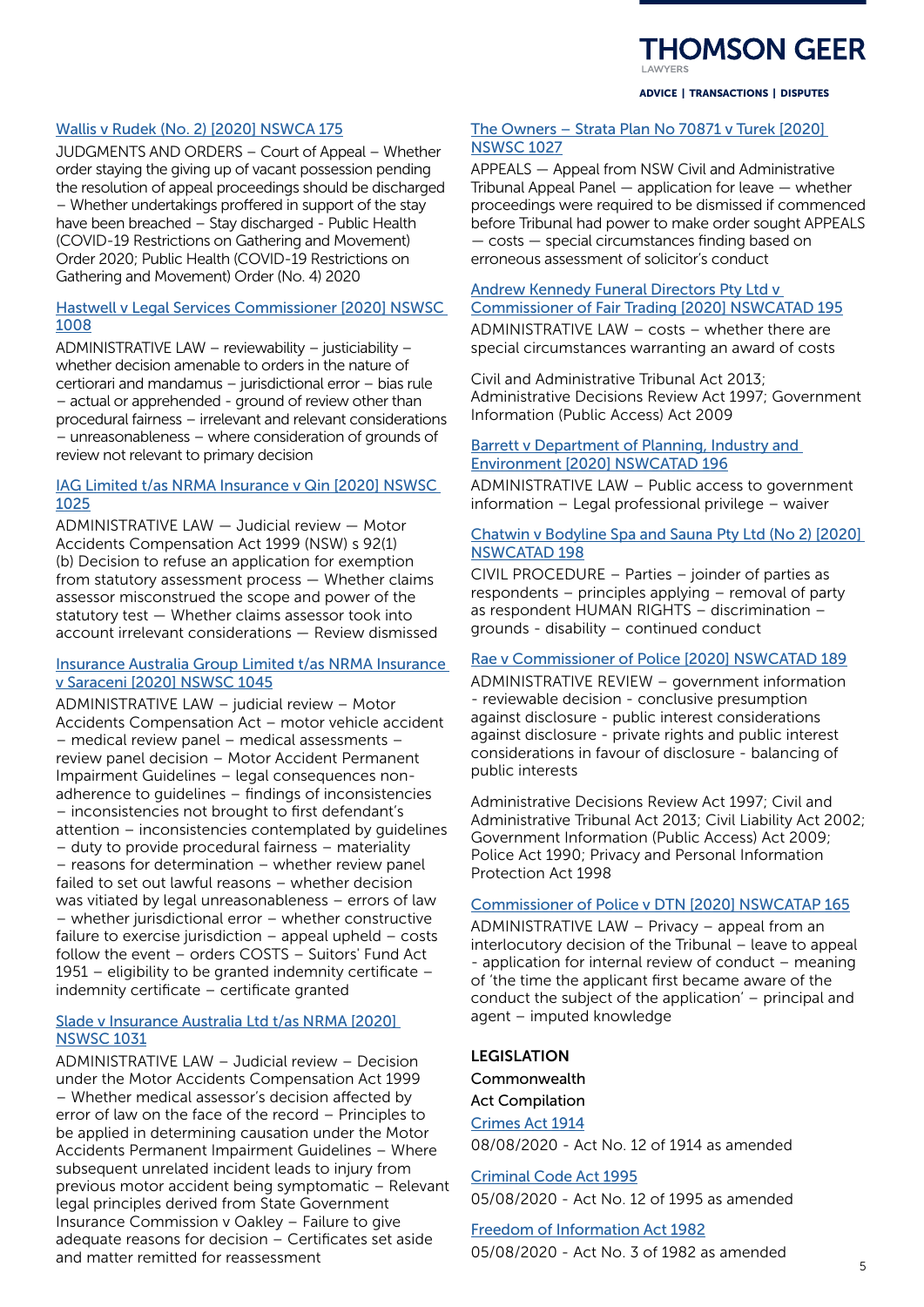# **HOMSON GEER**

#### ADVICE | TRANSACTIONS | DISPUTES

## Regulations

[High Court \(2021 Sittings\) Rules 2020](https://www.legislation.gov.au/Details/F2020L01015)

13/08/2020 - This instrument appoints the High Court days of sitting for 2021.

## NSW

## Regulations and other miscellaneous instruments

[Crimes \(Administration of Sentences\) Amendment](https://www.legislation.nsw.gov.au/regulations/2020-449.pdf)  [\(X-ray Scanning\) Regulation 2020](https://www.legislation.nsw.gov.au/regulations/2020-449.pdf) (2020-449) published LW 7 August 2020

[Crimes Regulation 2020](https://www.legislation.nsw.gov.au/regulations/2020-450.pdf) (2020-450) — published LW 7 August 2020

[Director of Public Prosecutions Regulation 2020](https://www.legislation.nsw.gov.au/regulations/2020-451.pdf) (2020- 451) — published LW 7 August 2020

[Evidence Regulation 2020](https://www.legislation.nsw.gov.au/regulations/2020-452.pdf) (2020-452) — published LW 7 August 2020

[Fines Regulation 2020](https://www.legislation.nsw.gov.au/regulations/2020-453.pdf) (2020-453) — published LW 7 August 2020

[Subordinate Legislation \(Postponement of Repeal\)](https://www.legislation.nsw.gov.au/regulations/2020-455.pdf)  [Order 2020](https://www.legislation.nsw.gov.au/regulations/2020-455.pdf) (2020-455) — published LW 7 August 2020

[Summary Offences Regulation 2020](https://www.legislation.nsw.gov.au/regulations/2020-456.pdf) (2020-456) published LW 7 August 2020

## Bills introduced Government

[Adoption Legislation Amendment \(Integrated Birth](https://www.legislation.nsw.gov.au/#/view/bill/24d9e5fb-15b2-4213-bbab-cbc6bfb1b8e6)  [Certificates\) Bill 2020](https://www.legislation.nsw.gov.au/#/view/bill/24d9e5fb-15b2-4213-bbab-cbc6bfb1b8e6)

[Police Amendment \(Promotions\) Bill 2020](https://www.legislation.nsw.gov.au/#/view/bill/93845c09-059c-4b33-b8f6-82e1187c7534)

## Non-Government

[Anti-Discrimination Amendment \(Sex Workers\) Bill 2020](https://www.legislation.nsw.gov.au/#/view/bill/79567f48-f80b-4d7f-912a-6a2b144027a4)

#### Bills assented to

Digital Restart Fund Act 2020 No 15 — Assented to 03 August 2020

For the full text of Bills, and details on the passage of Bills, see [Bills.](https://www.legislation.nsw.gov.au/#/bills)